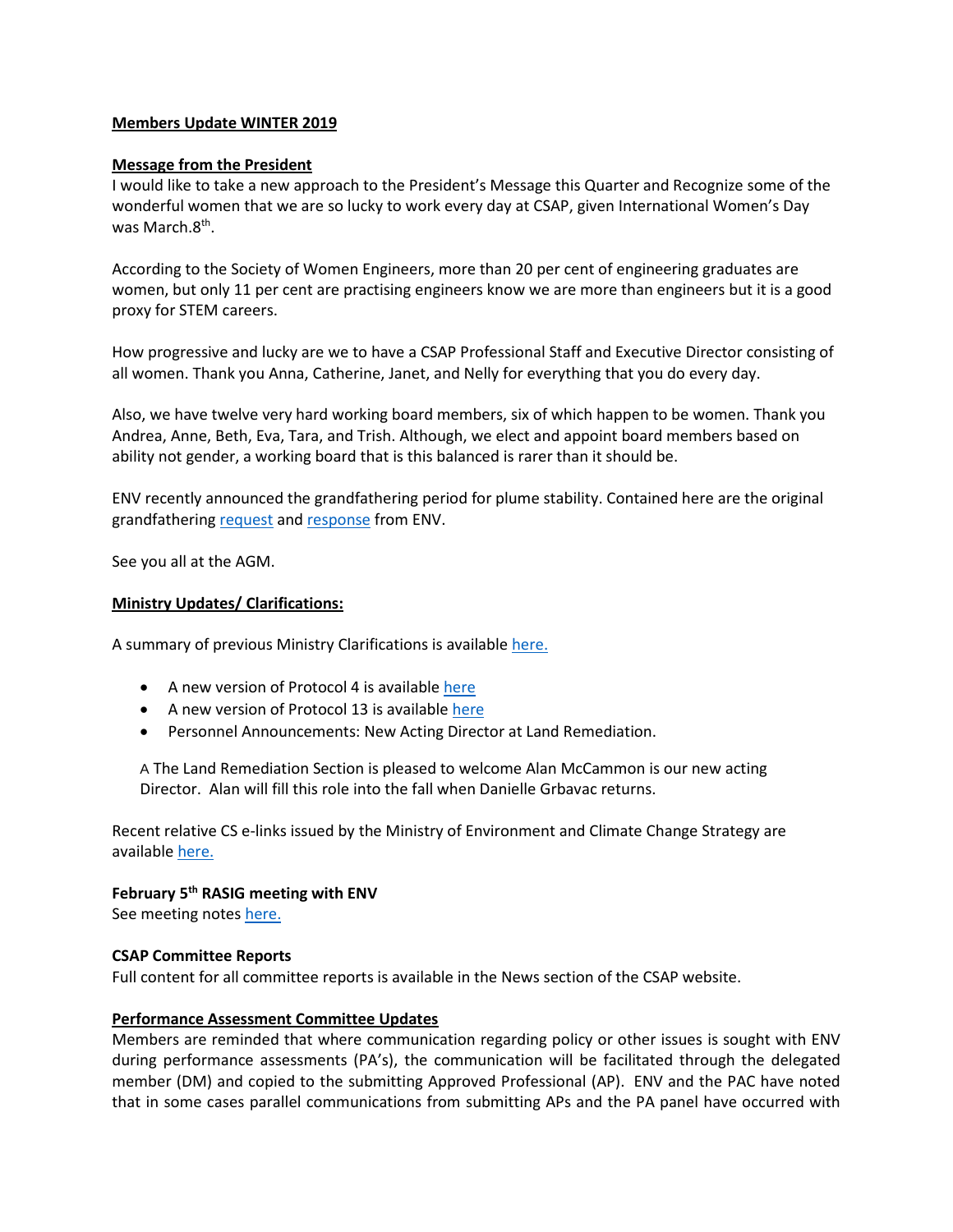ENV. This has resulted in delays to addendum submissions and in some cases has substantially increased the time for completion of a PA.

# **Detailed & Administrative Screening Update**

The Detailed Screening Committee has been meeting bi-monthly and is working on a few initiatives to benefit the membership including updating of Procedure 12 procedures for preparing and issuing contaminated sites legal instruments.

The DSC has also been tracking common issues or omissions in regulatory instrument submissions. A summary of some of the most common are provided below and submitting APs are kindly reminded to undertake a final check of their submission for these;

- Provide enough information in the SoSC to determine if applicable water use standards have been selected
- Make sure that any risk controls listed on Schedule B of the instrument are consistent with the PVP and SoSC.
- If "other" is selected under Section 4.4 of the SoSC make sure to provide clear details on what attenuation factors were applied to soils vapour and make sure this agrees with the conditions on the instrument.
- Please check the list of substances remediated for a CoC or investigated for a Determination are consistent between the SoSC and the instrument.0

# **Preliminary Administrative Screening Update**

5 top issues:

Wrong templates being used:

- Old CSAP Transmittal Letter Template is used. Please use this current template: [LINK]
- Old BH log spreadsheet template is used. Please use current template [LINK]
- 1. CoC cover letter is missing mortgage holders contact information.
- 2. Legal description does not match Land Title.
- 3. List of reports included in the Summary of Sites Condition (SoSC) and instrument template do not include AG11 Summary.

Please refer to our website [CLICK here for Submission Package Forms](http://csapsociety.bc.ca/submission-package-forms/) for the current CSAP Transmittal Letter template, Annotated SoSC and current BH log excel spreadsheet.

Current instrument templates, cover letters and recently released ENV instruments are available through the Submission Manager[: www.csapsubmissions.com.](http://www.csapsubmissions.com/)

## **Technical Review Updates:**

The Technical Review Committee (TRC) has been busy this past quarter wrapping up a number of special projects and starting new projects. We will distribute deliverables as they become available to the membership and expect to have more specific news in the next Member's Updates.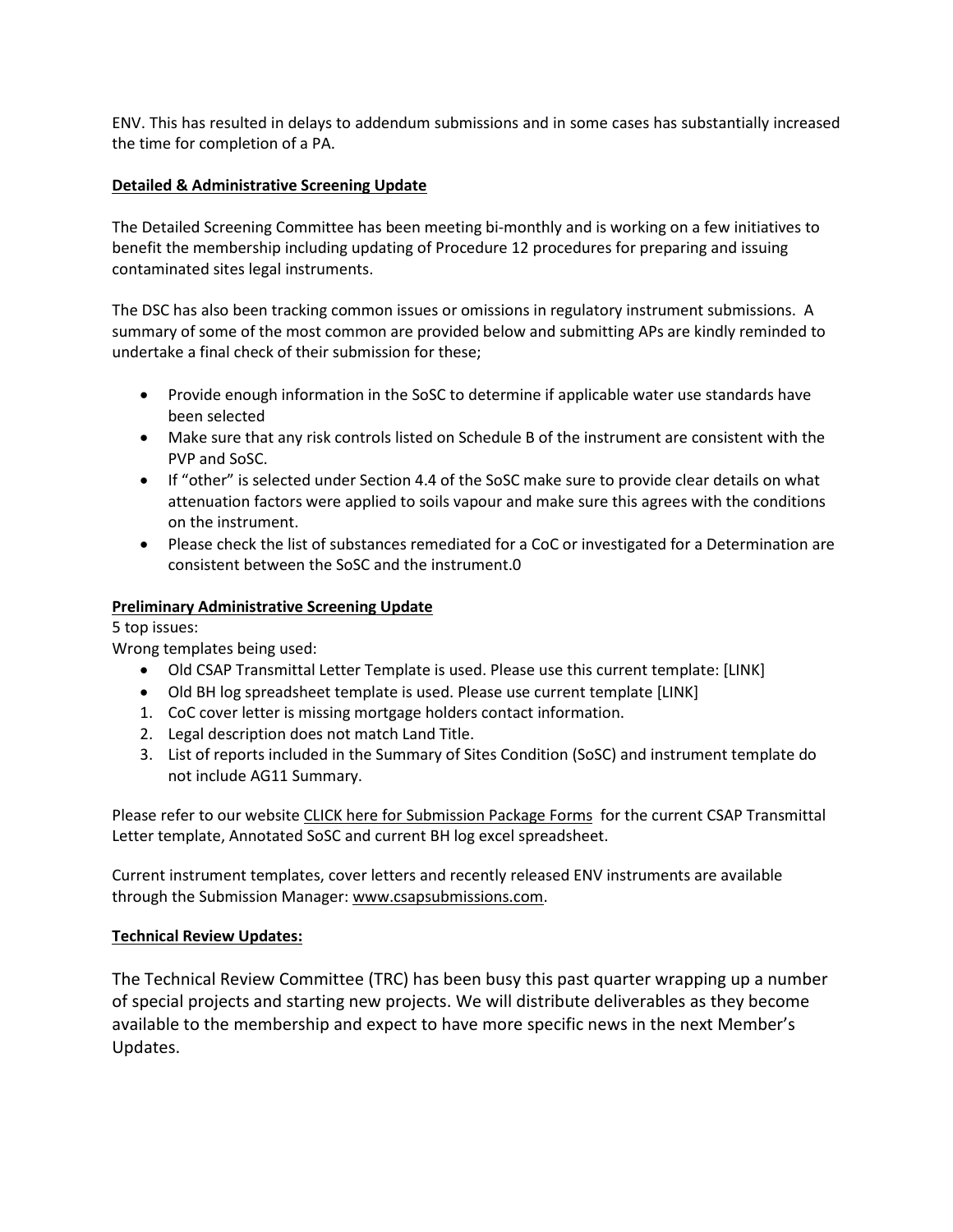Every winter, the Technical Review Committee puts out a call to members for your suggestions on technical issues or concerns that you think that CSAP should be addressing. Once again, we welcome your input – please send to [Catherine.](mailto:TRC@csapsociety.bc.ca?subject=Technical%20issues%20or%20concerns)

# **Membership Updates:**

# **Request for Examination Development Volunteers**

The Membership Committee invites interested AP's to put their name forward to volunteer as part of the examination process.

The exam development panel will be selected based on experience and a range of locations and company affiliations.

**Exam Developer:** The time commitment is as follows:

- Write 2 exam questions by Thursday May 2nd, write 3 exam question by Thursday June 20. This is a firm deadline, no extensions will be made. **[10 billable hours]**
- Attend a 2 hour writing workshop on Wed May 8th (Numerical); Thu May 9th (Regulatory), and; Fri May 10th (Risk).
	- **[2 billable hours]**
- Peer review of questions
- Attend a 1.5 day exam development workshop on September: 10 & 11 (Numerical); 12 & 13 (Regulatory), and; 16 & 17 (Risk)
	- **[12 billable hours].**
- Participate in one possible follow-up conference call with exam consultants after exam development workshops.

## **Experience Reviewers**:

We encourage past and present Exam Developers volunteers to be Experience Reviewers too. The time commitment is approximately 2–4 hours per review.

Experience reviewers are paired to review each candidate's experience presentation **[maximum 4 billable hours per review]**

They may need to interview the candidate in case they have doubts and the documents do not suffice for the application resolution **[billable time]** 

**Please indicate which position (Numerical, Regulatory, Risk, Experience Reviewer)** you are interested in by emailing back t[o npomareda@csapsociety.bc.ca.](mailto:npomareda@csapsociety.bc.ca)

## **Professional Development Updates:**

**City of Vancouver Groundwater Management** – Are you aware of the City of Vancouver's plans for groundwater management? Groundwater has traditionally been considered as a waste that can be discharged to the sewer during construction dewatering or during property management. Those days are coming to an end. Hydrogeological studies will soon be required to assess short- and long-term management options and impacts, and to determine how to best deal with this water in sustainably. Potential impacts are multi-faceted and include, among other issues, effects of dewatering and/or reinjection on ground subsidence, interference with nearby wells, re-direction of groundwater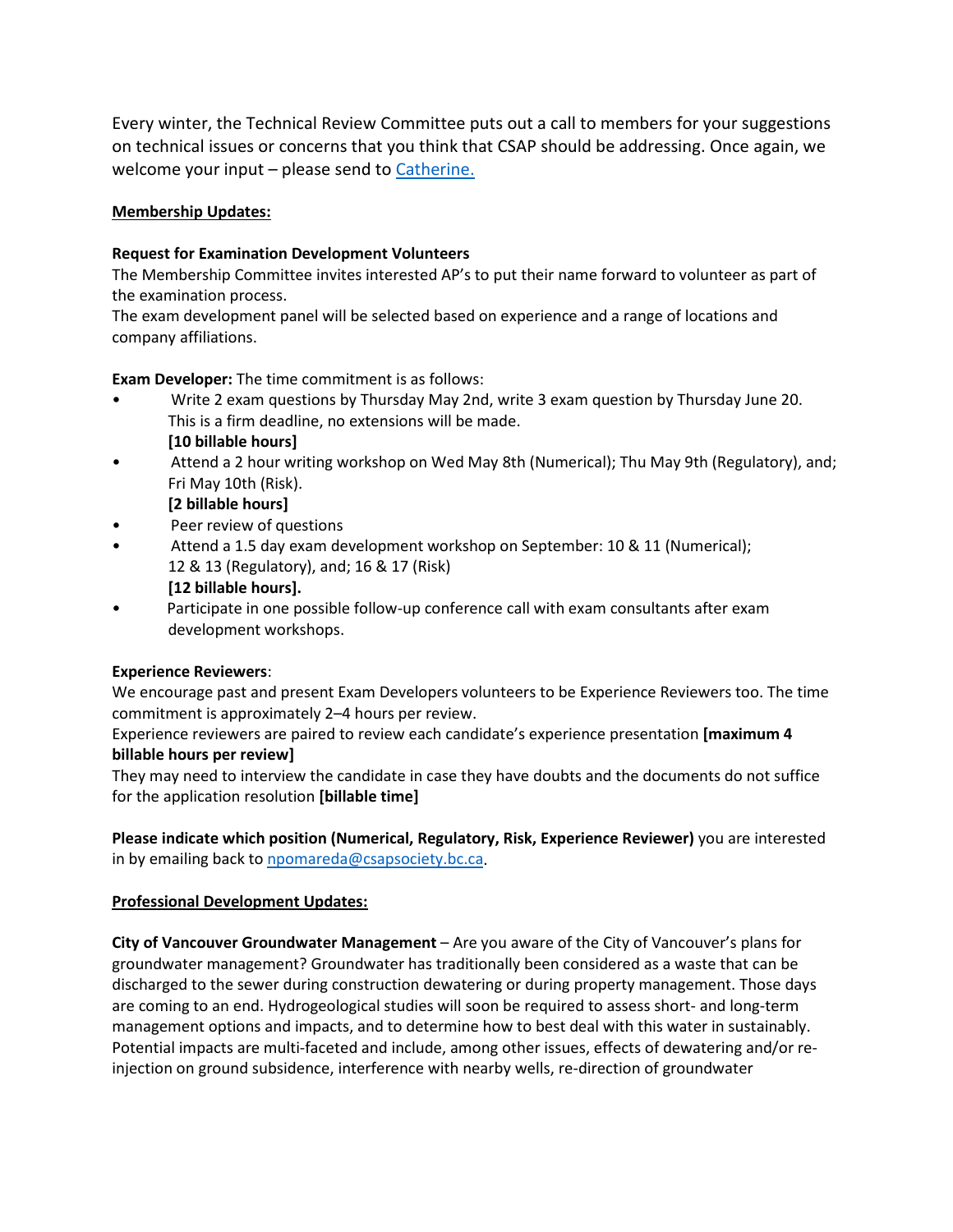contaminant plumes, and effects on groundwater quality. Please contact CSAP if you would like to learn more about these issues and to work with CSAP in an on-going dialogue with the City.

### **Webinars**

We hope you are able to join our live webinar on **Protocol 22 (P22) and Technical Guidance 4 (TG4)** on April. 11th! To learn more about PAADs, LAADs and BAADs, please check it out.

| Refinement of Gas and Diesel PCOCs          | Importance of Vapour CSMs                    |
|---------------------------------------------|----------------------------------------------|
| Review of Revised Precluding Conditions for | Application of Vapour Attenuation Adjustment |
| <b>Vertical VAFs</b>                        | Divisors (BAAD, PAAD, LAAD)                  |

And if you miss it, no problem! Simply go to our website and view the recording, as well as these other great topics[! https://csapsociety.bc.ca/members/pd-webinars/](https://csapsociety.bc.ca/members/pd-webinars/):

- Preparing a CSAP Submission
- Omnibus Standards Review: Real Data-Real Results
- SLRA and Groundwater Models
- PA and Detailed Screening Lessons Learned
- Detailed Administrative Screening
- TG4 and Trench Worker Attenuation Factors

And YES, we are working on new webinars on topics such as:

• **CLAUSE 1 AND 2 - Regulatory Instruments, Risk Conditions, PVPs, CoCs, AG11**

If you have an idea for a webinar, please send it along to CSAP! [\(communications@csapsociety.bc.ca\)](mailto:communications@csapsociety.bc.ca)

## **CSAP News:**

CSAP AP Forum Now Open! [Join Now](https://csapsociety.bc.ca/csap-forum-disclaimer/)

CSAP would like to remind members to use the update[d CSAP Transmittal Letter and Borehole Log](https://csapsociety.bc.ca/submission-package-forms/)  [spreadsheet.](https://csapsociety.bc.ca/submission-package-forms/)

Q&A's available now on [CSAP website.](https://csapsociety.bc.ca/questions-and-answers/) These questions and answers are posted to provide a single location for the numerous updates and clarifications that have been provided to Approved Professionals by ENV, Performance Assessors and Detailed Screeners.

## **CSAP Event Calendar:**

#### **LIVE Webinar: P22 & TG4 Soil Vapour**

Date: April.11<sup>th</sup>, [register here.](https://csapsociety.bc.ca/events/)

## **CSAP AGM & PD Workshop**

Date: Wednesday, June 5, 2019 Time: 8:30 check-in, 9 am start – 4:00pm NEW VENUE: Pinnacle Hotel Harbourfront, 1133 W Hastings St, Vancouver, BC V6E 3T3 [Register here.](https://csapsociety.bc.ca/events/)

#### **INDUSTRY Events**